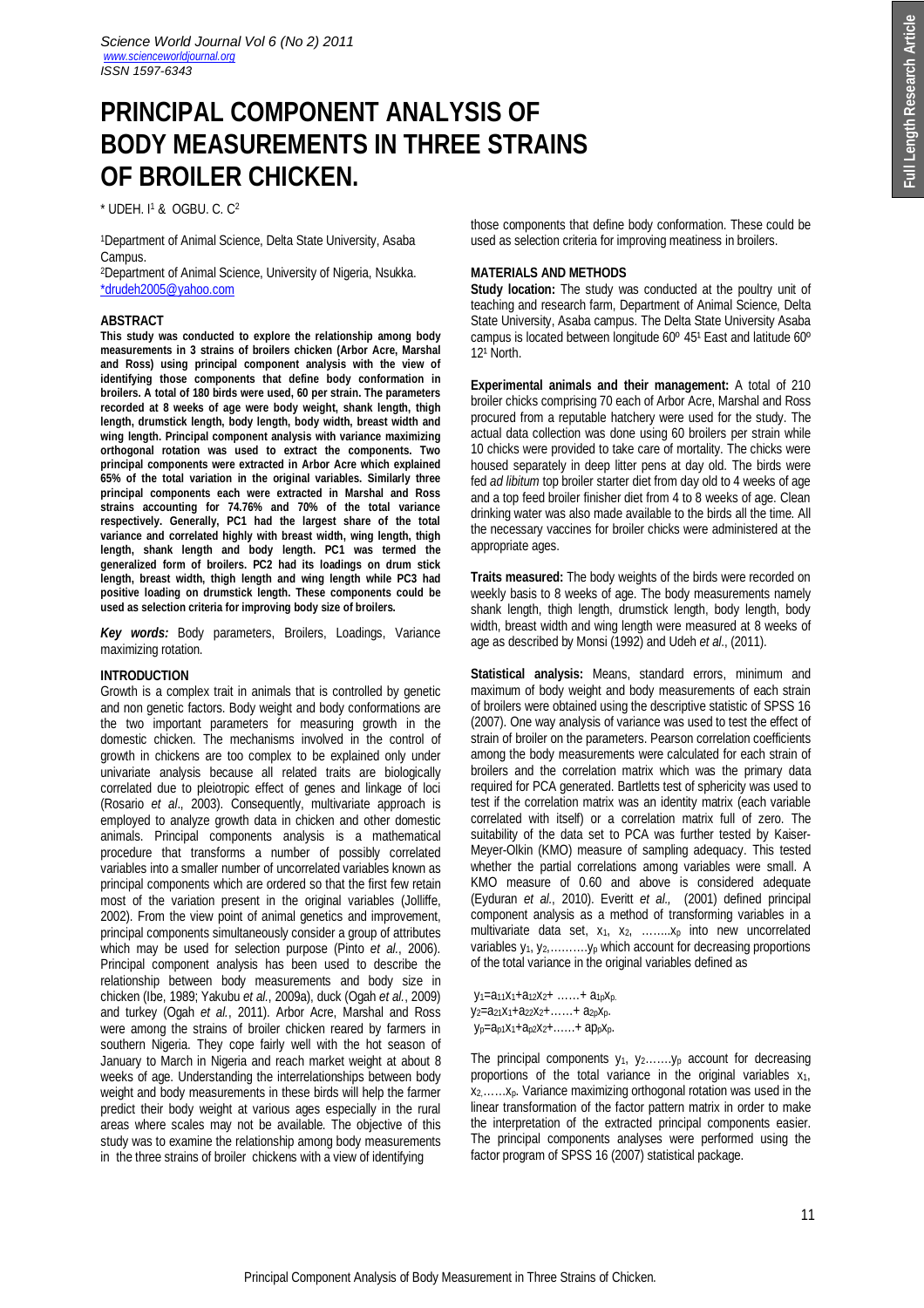#### **RESULTS**

Table 1 presents the descriptive statistics of body weight and body measurements of three strains of broiler chicken at 8 weeks of age. Arbor Acre and Ross attained average body weight of 1.88 kg and 1.81 kg respectively which were superior to Marshal (1.65kg) at 8 weeks of age. Arbor Acre was the most superior in drumstick

length and wing length compared to Ross and Marshal strains. The Ross strain was significantly (p<0.05) superior to Arbor Acre and Marshal strain in body length while Marshal strain recorded the highest breast width. The three strains of broilers did not differ (p>0.05) in shank length and body width.

| TABLE 1. DESCRIPTIVE STATISTICS OF BODYWEIGHT (KG) AND LINEAR BODY MEASUREMENTS (CM) OF |
|-----------------------------------------------------------------------------------------|
| THREE STRAINS OF BROILER CHICKEN AT 8 WEEKS OF AGE.                                     |

| Variable           | <b>No</b> | <b>Arbor Acre</b>            |       |       | Marshal                       |            |                | <b>Ross</b>                  |            |       |
|--------------------|-----------|------------------------------|-------|-------|-------------------------------|------------|----------------|------------------------------|------------|-------|
|                    |           | Mean $\pm$ S.E               | Min   | Max   | Meant $\pm$ S.E.              | Min<br>Max | Mean $\pm$ S.E | Min                          | <b>Max</b> |       |
| Bodyweight         | 60        | $1.88 \pm 0.04$ <sup>b</sup> | 1.60  | 2.20  | $1.65 \pm 0.03^{\circ}$       | 1.40       | .90            | $1.81 + 0.03b$               | 1.60       | 2.00  |
| Shanklength        | 60        | $7.80 + 0.05^{\circ}$        | 7.10  | 8.20  | $7.64 + 0.06a$                | 7.10       | 8.00           | $7.54 + 0.06a$               | 7.10       | 8.00  |
| Thighlength        | 60        | $17.16 + 0.06$               | 16.70 | 17.60 | $17.39 \pm 0.08$ <sup>b</sup> | 16.80      | 17.90          | $15.25 + 0.04a$              | 15.00      | 15.60 |
| Drumstick length   | 60        | $8.72 \pm 0.03$ c            | 8.50  | 9.00  | $7.95 + 0.05^{\circ}$         | 7.50       | 8.40           | $7.46 \pm 0.07$ <sup>a</sup> | 6.90       | 7.90  |
| Bodylength         | 60        | $32.79 \pm 0.15^{\circ}$     | 31.40 | 33.80 | $31.30 \pm 0.16^{\circ}$      | 30.50      | 32.50          | $37.12 \pm 0.07$ c           | 36.70      | 37.70 |
| Bodywidth          | 60        | $16.48 \pm 0.05^{\circ}$     | 15.90 | 16.90 | $16.45 \pm 0.10^{\circ}$      | 15.20      | 17.10          | $16.67 \pm 0.06^{\circ}$     | 16.20      | 17.20 |
| <b>Breastwidth</b> | 60        | $10.53 + 0.05^{\circ}$       | 9.90  | 10.90 | $12.93 + 0.05c$               | 12.60      | 13.40          | $9.60 \pm 0.06^{\circ}$      | 8.90       | 9.90  |
| Winglength         | 60        | $18.98 \pm 0.07$ c           | 18.30 | 19.50 | $17.95 \pm 0.06^{\circ}$      | 17.50      | 18.50          | $18.57 \pm 0.05^{\circ}$     | 18.10      | 19.00 |

Mean in the same row bearing different superscript letters are significantly (p<0.05) different.

Table 2 presents the coefficient of correlations of body weight and body measurements of the three strains of broiler chicken. The correlation coefficients ranged -0.05-0.76, -0.02-0.56 and -0.28- 0.60 in Arbor Acre, Marshal and Ross strains respectively. Relationships between body weight and most of the body measurements were positive and non significant (p>0.05) in the three strains of broilers. Highly significant (p<0.01) positive correlations were recorded for shank length and breast width (0.62), thigh length and breast width (0.66), thigh length and wing length (0.64) and breast width and wing length (0.76) in Arbor Acre broiler. In Marshal, significant (p<0.05) positive relationships were obtained for shank length and body width (0.56), shank length and wing length (0.50) and body width and wing length (0.47).

Similarly, in Ross strain, significant (p<0.05) positive relationships were observed for thigh length and wing length (0.54), shank length and wing length (0.55) and body width and breast width (0.50). Kaiser-Meyer-Olkin (KMO) measure of sampling adequacy computed for Arbor Acre, Marshal and Ross were 0.60, 0.62 and 0.67 respectively. These values revealed the pattern of correlation among the variables. Though not marvelous, the values indicated that the sample sizes were adequate to apply PCA (Kaiser, 1960). Results of the Bartlett test of sphericity for body measurements of Arbor Acre (chi-square 55.70, p=0.00), Marshal (chi-square 37.71, p<0.01) and Ross (chi-square 64.97, p=0.00) were significant. This implied that PCA was applicable to the data sets.

**TABLE 2. CORRELATION COEFFICIENT OF BODYWEIGHT AND BODY MEASUREMENTS OF ARBOR ACRE, MARSHAL AND ROSS BROILER CHICKEN AT 8 WEEKS OF AGE.**

| <b>TRAIT</b>       | BW       | <b>SHL</b> | THL       | <b>DSL</b> | <b>BDL</b> | <b>BDW</b> | <b>BRW</b> | WL   |
|--------------------|----------|------------|-----------|------------|------------|------------|------------|------|
| <b>Arbor Acre.</b> |          |            |           |            |            |            |            |      |
| BW                 | 1.00     |            |           |            |            |            |            |      |
| <b>SHL</b>         | 0.19     | 1.00       |           |            |            |            |            |      |
| THL                | 0.11     | 0.31       | 1.00      |            |            |            |            |      |
| <b>DSL</b>         | $-0.05$  | 0.11       | $-0.01$   | 1.00       |            |            |            |      |
| <b>BDL</b>         | $-0.43$  | 0.12       | 0.31      | 0.34       | 1.00       |            |            |      |
| <b>BDW</b>         | 0.10     | $-0.08$    | 0.26      | $0.45*$    | 0.09       | 1.00       |            |      |
| <b>BRW</b>         | 0.26     | $0.62***$  | $0.66***$ | $-031$     | $-0.04$    | 0.09       | 1.00       |      |
| WL                 | 0.18     | $0.49*$    | $0.64***$ | $-0.30$    | 0.09       | 0.12       | $0.76***$  | 1.00 |
|                    |          |            |           |            |            |            |            |      |
| Marshal<br>BW      | 1.00     |            |           |            |            |            |            |      |
| <b>SHL</b>         | $-0.02$  | 1.00       |           |            |            |            |            |      |
| THL                | 0.21     | 0.31       | 1.00      |            |            |            |            |      |
| <b>DSL</b>         | 0.27     | $-0.53*$   | $-0.52*$  | 1.00       |            |            |            |      |
| <b>BDL</b>         | $0.50*$  | 0.01       | 0.20      | 0.18       | 1.00       |            |            |      |
| <b>BDW</b>         | $-0.17$  | $0.56*$    | 0.16      | $-0.31$    | $-0.34$    | 1.00       |            |      |
| <b>BRW</b>         | $-0.31$  | 0.20       | $-0.42$   | 0.05       | $-0.15$    | $-0.04$    | 1.00       |      |
| WL                 | $-0.15$  | $0.50*$    | 0.19      | $-049*$    | $-0.05$    | $0.47*$    | 0.03       | 1.00 |
|                    |          |            |           |            |            |            |            |      |
| Ross               |          |            |           |            |            |            |            |      |
| BW                 | 1.00     |            |           |            |            |            |            |      |
| <b>SHL</b>         | 0.36     | 1.00       |           |            |            |            |            |      |
| THL                | $-0.40$  | 0.22       | 1.00      |            |            |            |            |      |
| DSL                | 0.39     | $-0.22$    | $-0.23$   | 1.00       |            |            |            |      |
| <b>BDL</b>         | $-0.37$  | $-0.28$    | 0.35      | $-0.01$    | 1.00       |            |            |      |
| <b>BDW</b>         | 0.03     | 0.17       | $-0.46*$  | $-0.42$    | $-0.70**$  | 1.00       |            |      |
| <b>BRW</b>         | $0.60**$ | 0.44       | $-0.48*$  | 0.23       | $-0.71**$  | $0.50*$    | 1.00       |      |
| WL                 | 0.17     | $0.55*$    | $0.54*$   | $-0.37$    | 0.09       | $-0.08$    | $-0.06$    | 1.00 |

\*Significant (P<0.05) \*\*Significant (p<0.01)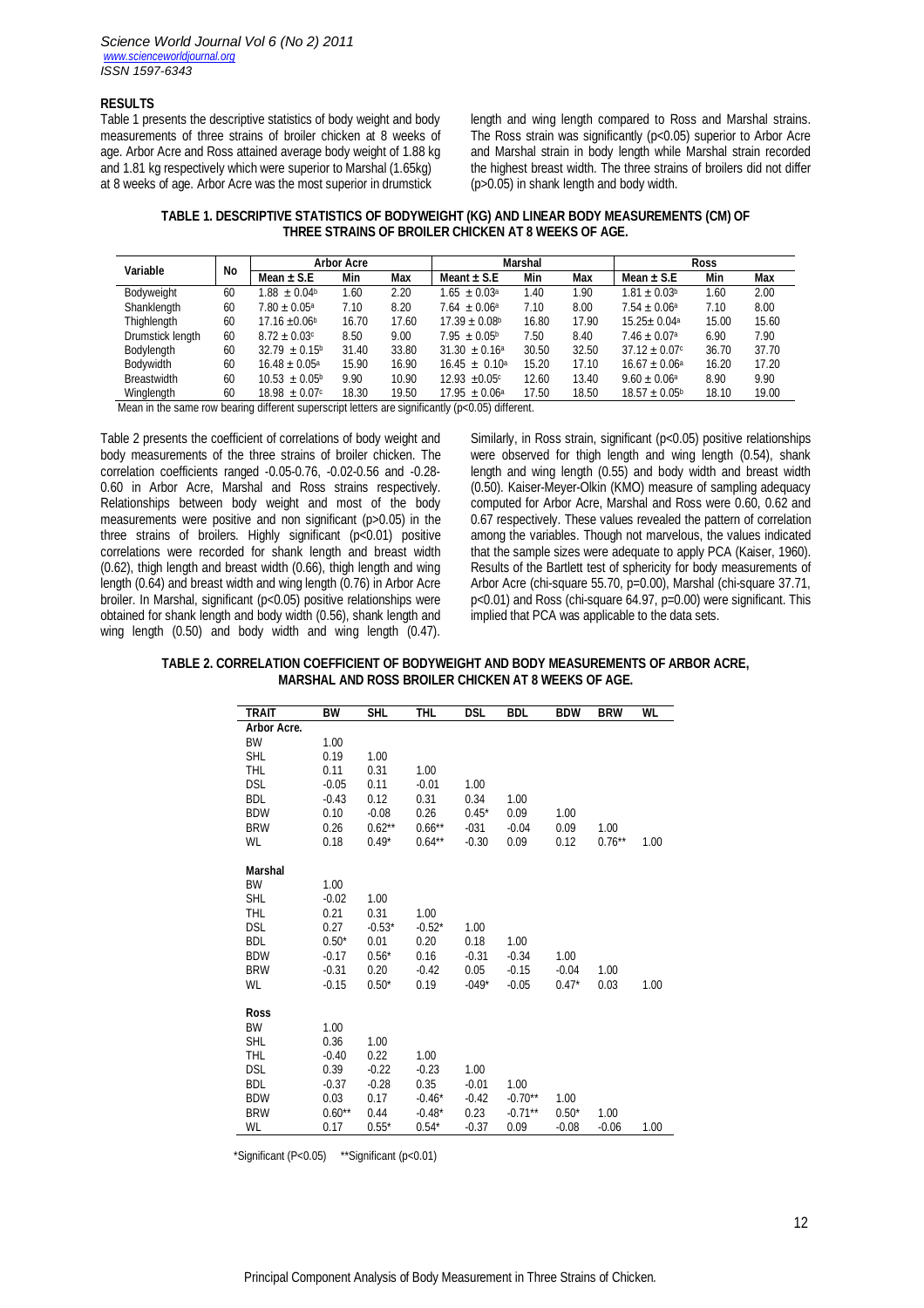Table 3 presents the eigen values, percentage of the total variance along with the rotated component matrix and communalities of the body measurements of three strains of broiler chicken. The communalities represent estimates of the variance in each variable

accounted for by the components. It ranged 0.413-0.883, 0.592- 0.894 and 0.760-0.940 in Arbor Acre, Marshal and Ross broilers respectively. The eigen values showed the amount of variance out of the total variance explained by each of the factors.

## **TABLE 3. EIGEN VALUES AND PERCENTAGE OF TOTAL VARIANCE ALONG WITH THE ROTATED COMPONENT MATRIX AND COMMUNALITIES OF THE BODY MEASUREMENTS OF ARBOR ACRE, MARSHAL AND ROSS STRAINS OF BROILER CHICKEN.**

|                     | PC <sub>1</sub> | PC <sub>2</sub> | PC <sub>3</sub> | <b>Communalities</b> |
|---------------------|-----------------|-----------------|-----------------|----------------------|
| <b>Arbor Acre</b>   |                 |                 |                 |                      |
| Shank length        | 0.675           | 0.078           | ä,              | 0.462                |
| Thigh length        | 0.789           | 0.296           |                 | 0.710                |
| Drumstick length    | $-0.245$        | 0.852           |                 | 0.785                |
| Body length         | 0.141           | 0.627           |                 | 0.413                |
| Body width          | 0.105           | 0.690           |                 | 0.488                |
| <b>Breast width</b> | 0.930           | $-0.130$        |                 | 0.883                |
| Wing length         | 0.897           | $-0.064$        | ÷,              | 0.808                |
| Eigen values        | 2.841           | 1.707           |                 |                      |
| % of the variance   | 40.583          | 24.383          |                 |                      |
| <b>Marshal</b>      |                 |                 |                 |                      |
| Shank length        | 0.885           | 0.112           | 0.062           | 0.800                |
| Thigh length        | 0.434           | $-0.736$        | 0.235           | 0.785                |
| Drumstick length    | $-0.738$        | 0.306           | 0.106           | 0.649                |
| Body length         | $-0.028$        | $-0.107$        | 0.939           | 0.894                |
| Body width          | 0.634           | $-0.065$        | $-0.520$        | 0.676                |
| <b>Breast width</b> | 0.168           | 0.899           | 0.029           | 0.837                |
| Wing length         | 0.766           | 0.010           | $-0.069$        | 0.592                |
| Eigen values        | 2.677           | 1.549           | 1.007           |                      |
| % of total          | 38.237          | 22.132          | 14.388          |                      |
| variance            |                 |                 |                 |                      |
| Ross                |                 |                 |                 |                      |
| Shank length        | 0.403           | 0.824           | $-0.005$        | 0.842                |
| Thigh length        | $-0.588$        | 0.639           | $-0.074$        | 0.760                |
| Drumstick length    | 0.072           | $-0.244$        | 0.935           | 0.940                |
| Body length         | $-0.878$        | $-0.009$        | 0.099           | 0.781                |
| Body width          | 0.748           | $-0.144$        | $-0.594$        | 0.933                |
| <b>Breast width</b> | 0.913           | 0.118           | $-0.247$        | 0.908                |
| Wing length         | $-0.124$        | 0.863           | $-0.206$        | 0.803                |
| Eigen value         | 2.733           | 2,079           | 1.155           |                      |
| % of total          | 39.037          | 29.696          | 16.501          |                      |
| variance            |                 |                 |                 |                      |

Two principal components were extracted from Arbor Acre broilers with eigen values of 2.841 for the first principal component (PC1) and 1.707 for the second principal component (PC2). The two principal components accounted for 65% of the total variance present in the seven original variables. PC1 had high loadings (correlations between the components and the variables) on breast width (0.930), wing length (0.897) and thigh length (0.789). PC2 was orthogonal to PC1 and loaded heavily on drumstick length (0.852). In Marshal, three principal components were extracted with eigen values of 2.677, 1.549 and 1.007 for PC1, PC2 and PC3 respectively. The three principal components accounted for 74.76% of the total variance present in the original variables. PC1 had high positive loadings on shank length (0.885), wing length (0.766) and a negative loading on drumstick length (-0.735) implying that an increase in shank length and |or wing length will results to correlated decrease in drumstick length of Marshal broiler. A similar situation was obtained in PC2 which loaded heavily on breast width (0.899) and thigh length (-0.736), thus implying that an increase in breast width will results to decrease in thigh length. PC3 was most highly correlated with body length (0.939). In Ross broilers, three principal components were extracted after varimax rotation accounting for 70% of the total variance in the original variables with eigen values of 2.733, 2.079 and 1.155 for PC1, PC2 and PC3 respectively. PC1 was most highly correlated with breast width (0.913), body width (0.748) and body length (-0.878) implying high relationship among the three variables. PC2 had high positive loadings on wing length (0.863)

and thigh length (0.824) while PC3 was most highly correlated with drumstick length (0.935).

## **DISCUSSION**

The average bodyweight of 1.88kg, 1.81kg and 1.65kg attained by Arbor Acre, Ross and Marshal respectively at 8 weeks of age were in line with the report of Akanno *et al*., (2007) that broiler birds attain a market weight of 1300.00-2000.00g at 8-10 weeks of age. Abdullah *et al.,* (2010) reported an average bodyweight of 1801.00g for Ross broilers at 7 weeks of age. The positive and significant correlations among the body measurements observed in the three strains of broilers indicate high predictability among the variables (Pundir *et al.,* 2011).

The positive relationship between bodyweight and most of the body measurements showed that bodyweight can be predicted from body measurements. A similar observation was reported by Ajayi *et al.,* (2008). The values of communalities computed for the three strains of chickens confirm that PCA was appropriate for the data sets. Yakubu *et al.,* (2009b) reported high range of communalities (0.755-0.987) for body measurements of Arbor Acre broilers. Mendes (2011) reported a communality range of 0.785- 0.987 for body measurements of Ross broilers which was similar to what was obtained in this study. The lower communality observed for body length (0.413) and shank length (0.462) in Arbor Acre imply that the body parameters were weak in explaining the total variation in the body measurements of Arbor Acre broilers.